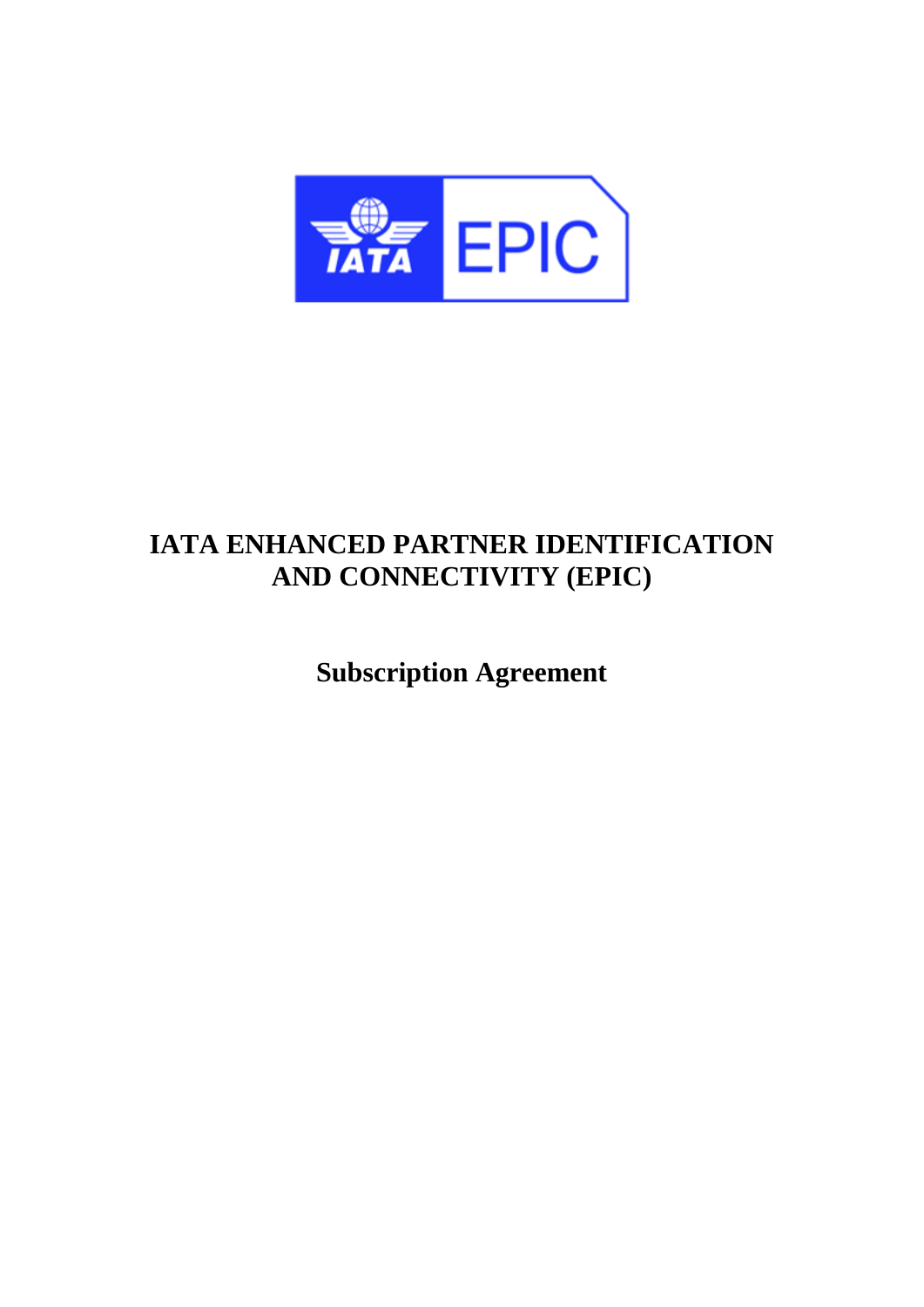This Subscription Agreement is made between:

The **International Air Transport Association**, an association incorporated by a Special Act of the Parliament of Canada, with its head office located at 800 Place Victoria, P.O. Box 113, Montreal, Quebec, Canada H4Z 1M1 (**IATA**)

And:

The **Subscriber**

# **IATA EPIC**

IATA operates a digital application known as the **IATA Enhanced Partner Identification and Connectivity** (**EPIC) Platform**, which serves to provide the IATA EPIC Platform users (the **Users**) with a comprehensive tool aiming at accessing, identifying and connecting business to business actors and stakeholders in the field of air transportation in a seamless, streamlined and secure fashion and facilitate digital connectivity by automating business partners registration and distribution processes as between shippers, consignees, freight forwarders, airlines, ground handlers, customs authorities and IT providers through a bespoke digital solution maintain existing IDs, generating permanent IDs for each industry stakeholder, maintaining routing, CCS or host-to-host connection details, and making available a service to search and obtain business partners' identification, messaging capabilities and routing information.

# **Scope of this Agreement**

By entering into this Agreement, Subscriber is granted the following privileges:

- $\triangleright$  Inquiries: Subscriber shall be entitled to enter an unlimited amount of inquiries via the IATA EPIC Platform.
- ➢ Data and Information Input: Subscriber shall enter all relevant information and identification in order to access full visibility under the IATA EPIC Platform.
- ➢ Data Download: Subscriber shall be able to download the relevant information including identifications, routings, messaging capabilities.

# **Authorized Access**

Subscriber shall advise IATA in writing of the desired number and the identity of authorized users with access to Subscriber's account no later than the commencement of the service under this Agreement. Any change in the number and identity of the authorized users shall be communicated to IATA by Subscriber and shall take effect 48 hours upon receipt of said notice by IATA. Subscriber undertakes to inform promptly IATA of the removal of any authorized access during the term of this Agreement.

Subscriber's account and authorized users access are unique and exclusive to Subscriber and may not be shared, transferred, assigned, divided, sold, leased or otherwise dealt with otherwise than as specifically provided hereunder.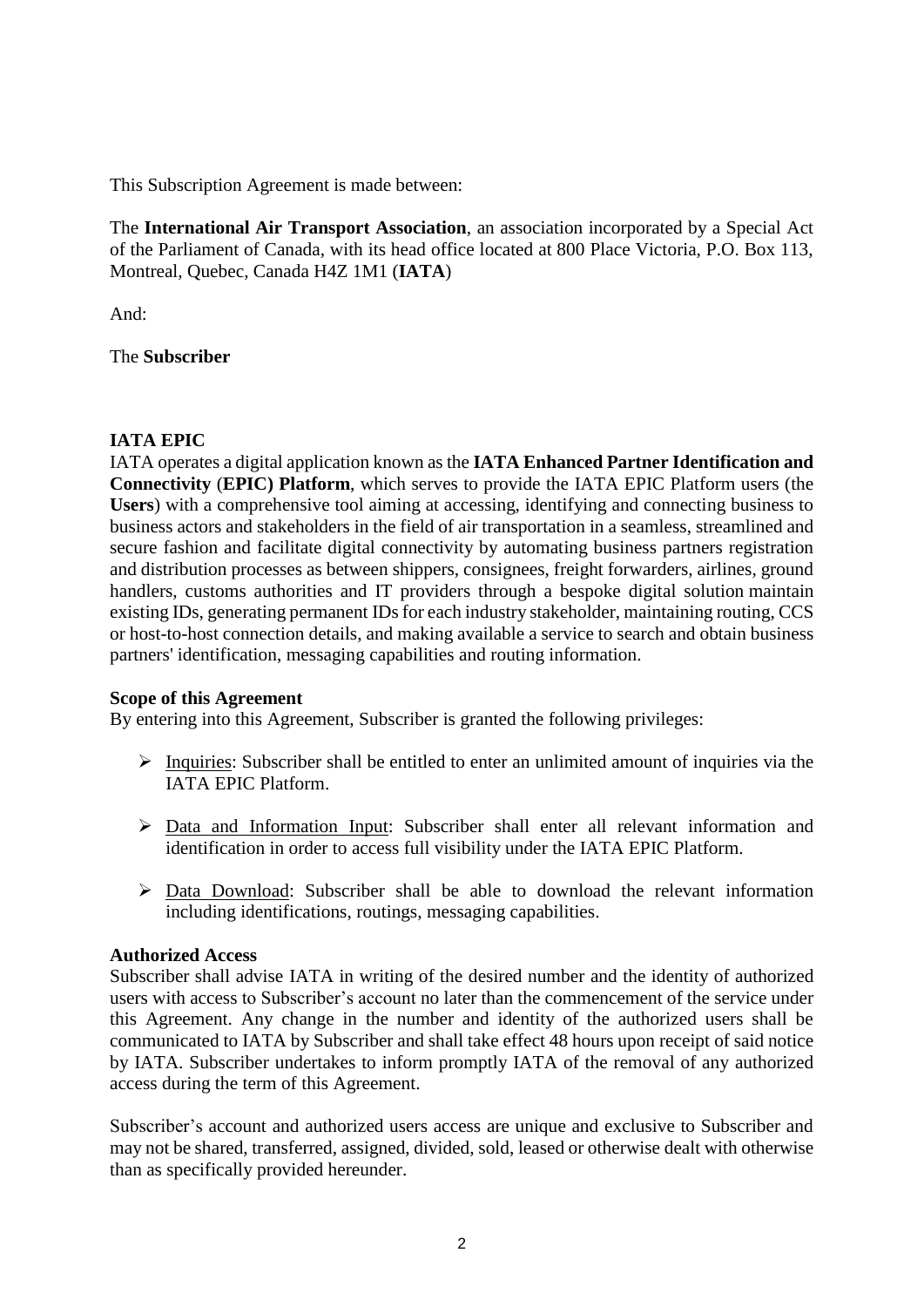IATA reserves the right to suspend or withdraw the access to the IATA EPIC Platform by Subscriber and/or any authorized user in the event of breach or suspected breach of the conditions contained herein, or in the event of a material change of control, a change in the conduct of affairs, the insolvency or the bankruptcy of Subscriber.

#### **Subscription Fees**

Subscriber undertakes to pay IATA the subscription fees in effect from time to time (the **Subscription Fees**). The Subscriber Fees shall be payable in advance on an annual basis. Subscriber shall be issued a continuous invoice in electronic form, sent to the email address to be communicated by Subscriber not later than the commencement of the subscription.

Payment of the Fees shall be made in United States dollars via the IATA Clearing House, by credit card or by electronic bank transfer to the following account:

| Bank:                   | Royal Bank of Canada                                       |
|-------------------------|------------------------------------------------------------|
| Address:                | Main Branch, 1 Place Ville-Marie, Montreal, Quebec, Canada |
| Beneficiary:            | <b>IATA</b>                                                |
| <b>Account Number:</b>  | 404-903-7                                                  |
| <b>Bank Number:</b>     | 0003                                                       |
| <b>Transit Number:</b>  | 00001                                                      |
| <b>Swift Code:</b>      | ROYCCAT2                                                   |
| <b>ABA/Routing No.:</b> | 021000021                                                  |

Payments must be made without set-off and free of deduction or withholding of any kind.

## **Term and Renewal**

The Subscription shall be effective upon payment of the Subscription Fees and shall remain in force for one (1) year. An auto-renewal option shall be available to the Subscriber, and if such feature is activated, the Subscriber is responsible to notify IATA in writing of its intent of not renewing its Subscription upon a 3-month written notice to IATA prior to the end of the current term.

# **Confidentiality**

Subscriber undertakes to keep all information relating to the IATA EPIC Platform and the terms of this Subscription strictly confidential. Confidential information for the purpose of this provision shall mean information, documents, details and data, which are marked as such or are to be confidential because of their nature. The above does not apply to data contributed by Subscriber pursuant to the terms of its Subscription, or to information that becomes publicly known through no fault of Subscriber or within the public domain, or to information approved for release by written authorization by IATA or to disclosure required by law. This undertaking shall survive the termination of this Subscription Agreement.

# **IATA EPIC Platform Terms of Use**

This Subscription is subject to and incorporates by reference as if written herein, the Terms of Use applicable to the IATA EPIC Platform, as well as all protocols, policies and procedures which may be published from time to time and published on the IATA EPIC Platform or at www.iata.org/epic.